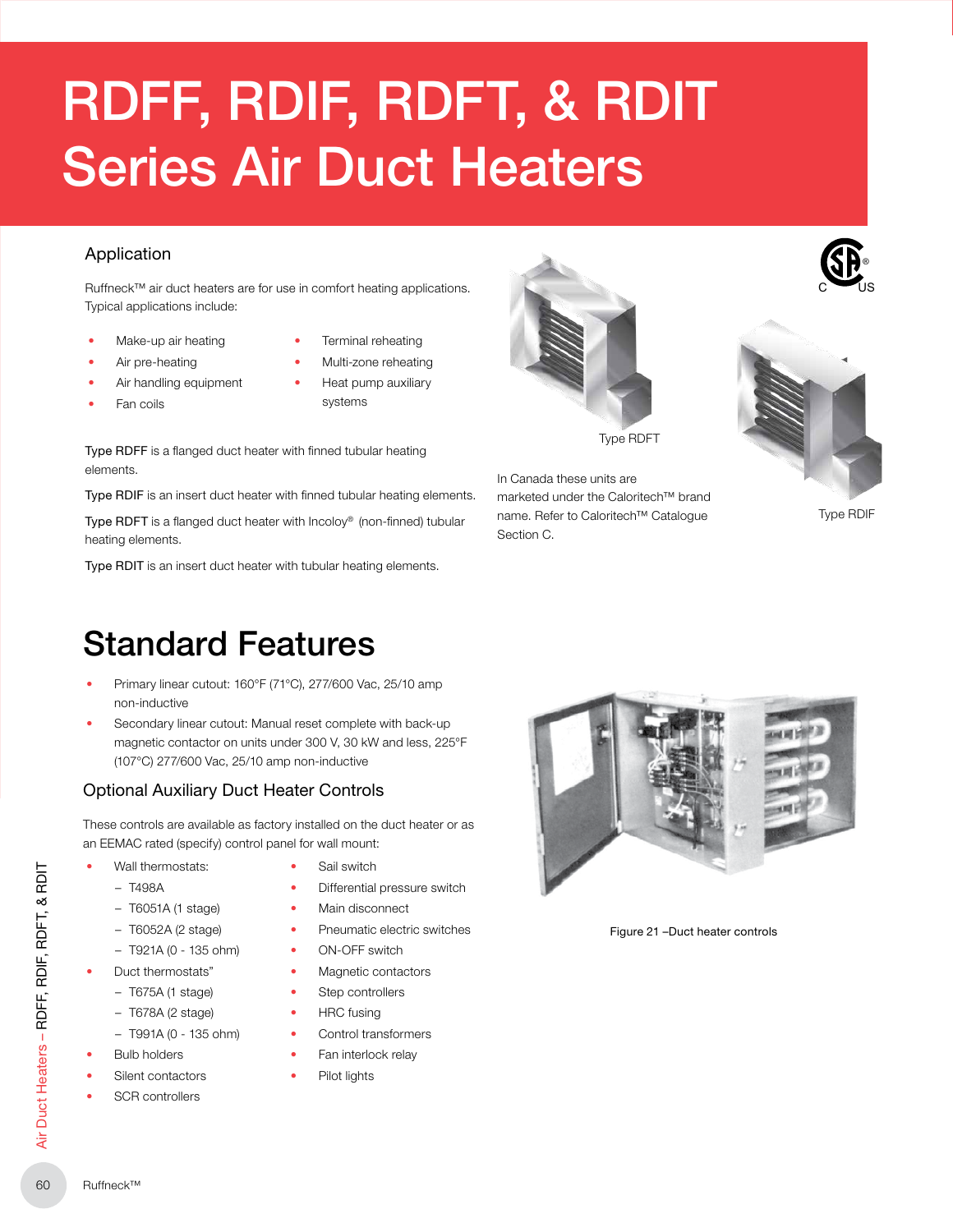## Element Types

The finned tubular element design is the most popular. It incorporates the highest wattage per cross-sectional duct area, thus making it more economical than the Incoloy® tubular design.



Figure 22 – Finned Tubular Elements

Finned tubular elements are constructed using a steel tube with a corrugated steel fin wrapped around it and brazed together. This increases the heat transfer surface of the element resulting in a lower operating temperature than tubular designs.



Figure 23 –Tubular Elements

Incoloy® tubular elements are similarly constructed, but without the steel fin in order to increase the corrosion resistance.

The Incoloy® design should be chosen where high humidity or slightly corrosive chemical contaminants are present in the air stream. These units are made and approved on special order only.

Both element types are designed to provide many years of maintenance free service.

Unlike open coil designs, duct heaters fitted with tubular elements are not subject to hazards of electrical shock which allows installation close to a register or grille.

#### Recommended Kilowatts

In order to select the proper kW for your application, use Figure 24 below.



#### Wiring and Auxiliary Controls

Ruffneck™ electric duct heaters are available for supply voltages up to 600 V, 3 phase. Multi-staging to provide increments of temperature rise can be incorporated where dimensional space and element spacing allows. Special electrical features are available providing simple or sophisticated temperature control to suit individual requirements. See optional controls on previous page.

#### **Construction**

Two basic heater frame constructions are available, flange type or insert type (see Figure 25 and Figure 26 below).



Figure 25 – Insert Type



Figure 26 – Flange Type

All frames are fabricated from 16-gauge satin-coat steel. Specially constructed stainless-steel frames are also available.

A unique modular construction using stock frame components is employed using vertical and horizontal dimensional increments of two inches, ensuring rapid delivery.